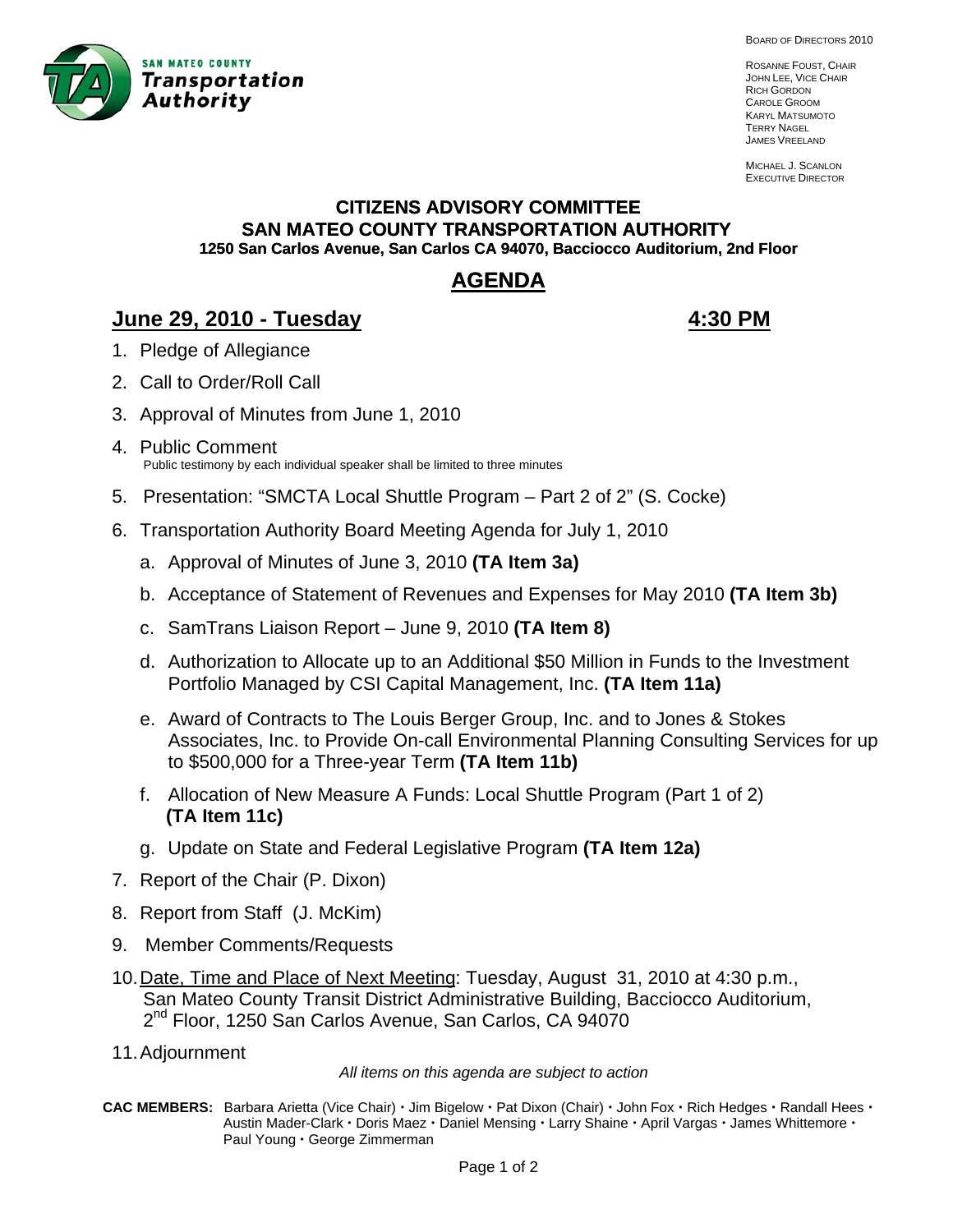## *INFORMATION TO THE PUBLIC*

If you have questions on the agenda, please contact the Assistant District Secretary at 650-508-6223. Assisted listening devices are available upon request. Agendas are available on the Transportation Authority Website at [www.smcta.com.](http://www.smcta.com/)

#### *Date and Time of Boards and Advisory Committee Meetings*

San Mateo County Transportation Authority (TA) Committees and Board: First Thursday of the month, 5 p.m. Transportation Authority Citizens Advisory Committee (CAC): Tuesday preceding first Thursday of the month, 4:30 p.m. Date, time and location of meetings may be changed as needed.

#### *Location of Meeting*

The San Mateo County Transit District Administrative Office is located at 1250 San Carlos Ave., San Carlos, which is one block west of the San Carlos Caltrain Station on El Camino Real, accessible by SamTrans bus Routes: 260, 295, 390, 391, KX. [Click here for map.](http://maps.google.com/maps?f=q&hl=en&geocode=&q=1250+San+Carlos+Ave,+San+Carlos,+CA+94070&sll=37.0625,-95.677068&sspn=33.077336,56.25&ie=UTF8&ll=37.507394,-122.261996&spn=0.008085,0.013733&z=16)

#### *Public Comment*

If you wish to address the Citizens Advisory Committee, please fill out a speaker's card located on the agenda table. If you have anything that you wish distributed to the Citizens Advisory Committee and included for the official record, please hand it to the Assistant Authority Secretary, who will distribute the information to the Committee members and staff.

Members of the public may address the Citizens Advisory Committee on non-agendized items under the Public Comment item on the agenda. Public testimony by each individual speaker shall be limited to three minutes and items raised that require a response will be deferred for staff reply.

#### *Accessibility for Individuals with Disabilities*

Upon request, the TA will provide for written agenda materials in appropriate alternative formats, or disability-related modification or accommodation, including auxiliary aids or services, to enable individuals with disabilities to participate in public meetings. Please send a written request, including your name, mailing address, phone number and brief description of the requested materials and a preferred alternative format or auxiliary aid or service at least two days before the meeting. Requests should be mailed to Rosemary Lake at San Mateo County Transportation Authority, 1250 San Carlos Avenue, San Carlos, CA 94070-1306; or email to [cacsecretary@smcta.com](mailto:cacsecretary@smcta.com); or by phone at 650-508- 6223, or TDD 650-508-6448.

#### *Availability of Public Records*

All public records relating to an open session item on this agenda, which are not exempt from disclosure pursuant to the California Public Records Act, that are distributed to a majority of the legislative body will be available for public inspection at 1250 San Carlos Avenue, San Carlos, CA 94070-1306, at the same time that the public records are distributed or made available to the legislative body.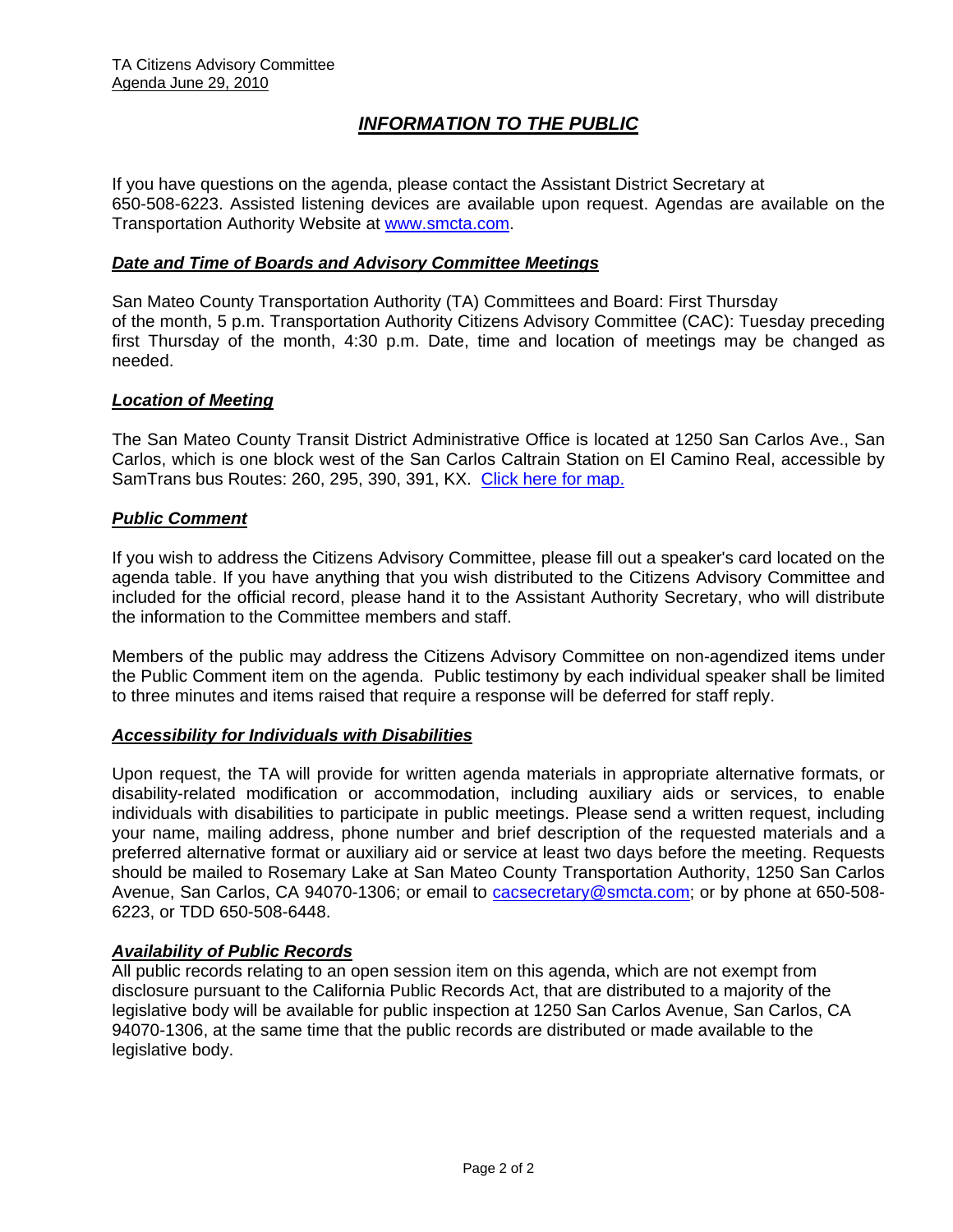### **CITIZENS ADVISORY COMMITTE SAN MATEO COUNTY TRANSPORTATION AUTHORITY**

1250 San Carlos Avenue, San Carlos CA 94070 Bacciocco Auditorium, 2<sup>nd</sup> Floor

# **MINUTES OF JUNE 1, 2010**

**MEMBERS PRESENT:** B. Arietta, J. Bigelow, P. Dixon (Chair), J. Fox, R. Hedges, R. Hees, C. King, A. Mader-Clark, D. Maez, D. Mensing, L. Shaine, J. Whittemore, P. Young, G. Zimmerman

#### **MEMBERS ABSENT:** A. Vargas

**STAFF PRESENT:** L. Bhuller, A. Chan, S. Cocke, M. Espinosa, J. Hurley, R. Lake, M. Lee, S. Murphy

Chair Pat Dixon called the meeting to order at 4:35 p.m. John Fox led the Pledge of Allegiance.

### **APPROVAL OF MINUTES**

Doris Maez restated her comment in the sixth paragraph, page four of 10: "Caltrain's continued operations are threatened."

A motion (Bigelow/Maez) to approve the minutes of May 4, 2010 with this correction was passed.

### **PUBLIC COMMENT**

None

### **ITEMS FOR REVIEW – JUNE 3, 2010 TA BOARD AGENDA**

There was no discussion on the following items:

- 1. Approval of Minutes of May 6, 2010 TA Item 4a
- 2. Acceptance of Statement of Revenues and Expenses for April 2010 TA Item 4b
- 3. SamTrans Liaison Report May 12, 2010 TA Item 8

#### **Presentation: "SMCTA Local Shuttle Program – Part 1 of 2"**

Executive Officer, Planning and Development Marian Lee said the presentation and handouts including information on shuttle operations and funding are being given to the CAC as an informational item to address any concerns before presentation to the TA Board at the July 1 meeting. Ms. Lee will address the policies that the CAC reviewed and Board approved, which anchored the staff in how to administer the program; and Senior Planner Stacy Cocke will review the process, applications, proposal and schedule.

Ms. Lee provided the following details:

• Three documents anchored staff's actions: the 2004 voter-approved Expenditure Plan; the Strategic Plan-2009-2013, which was adopted and approved by the CAC and TA Board; and an Implementation Plan that outlines a call for projects once every two years. The first one would was issued this spring. It also identifies evaluation criteria used to review applications. A process was identified to administer the call for projects.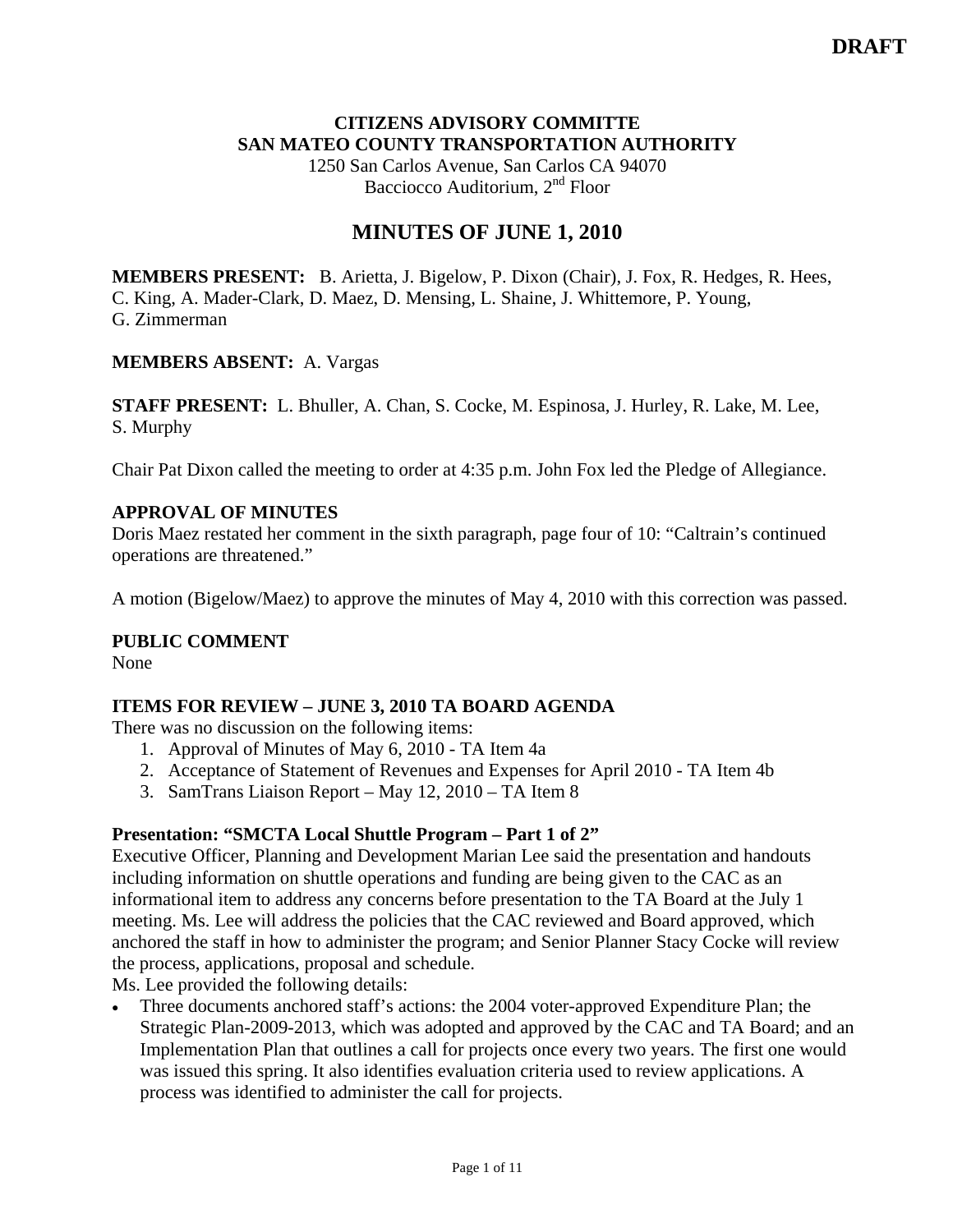- Shuttle projects funded by the original Measure A will continue to receive estimated funding of \$1.45 million in Fiscal Year (FY) 2011 and 2012. New applications will receive estimated funding of \$800,000 for FY2011 and 2012 for an estimated total for the call for shuttle projects of \$2.25 million.
- Any project initiator must obtain sponsorship from SamTrans in order to submit the application to the TA, which will be evaluated by staffs from the TA, the City/County Association of Governments of San Mateo County (C/CAG), and C/CAG's Technical Advisory Committee (TAC).
- Evaluation Criteria include: project need, policy consistency, and readiness scored at 20 points each; effectiveness scored at 30 points; and sustainability in terms of environmental impacts, economic development and transit oriented development scored at 10 points. An internal shuttle inventory report was completed to review any overlaying of existing SamTrans' fixed-route service

Ms. Cocke provided additional details as follows:

- Staff recommendation is to support all existing requested funding; support all requests, monitor projects with lowest cost effectiveness and notify projects with low match.
- There are 12 existing shuttle applications and 10 of the 12 are commuter shuttles with the exception of the Bayshore/Brisbane and Menlo Park shuttles.
- Eight applications were received for new shuttles for just under \$800,000 over the next two fiscal years, which is undersubscribed by \$800,000.
- Staff evaluated and recommended three new applications at this time; requested resubmission of five applications; will monitor projects that potentially duplicate SamTrans service and notify projects with a low match.

Chair Dixon asked what would constitute a request to resubmit an application. Ms. Cocke said staff wants to see additional information in terms of market need and the public outreach process.

- New shuttle applications included three existing shuttles not currently funded by the TA that staff is recommending to move forward with approval: Foster City Blue Line community shuttle, which connects to the Foster City Red Line community shuttle and SamTrans Route 251; the Redwood City Mid Point commuter shuttle from the Redwood City Caltrain Station to the Mid Point Technology Park; and the Foster City Red Line community shuttle, which runs from the Hillsdale Shopping Center to the Bridgepoint Shopping Center.
- Five shuttle applications requiring additional information include:
	- 1. South San Francisco Ferry
	- 2. East Palo Alto Shopper Shuttle
	- 3. East Palo Alto Youth Shuttle
	- 4. Menlo Park Senior Shuttle Shopper
	- 5. Millbrae on-demand

Jim Whittemore asked about existing funding. Ms. Cocke said both Foster City shuttles were funded last fiscal year: 50 percent by Foster City and 50 percent by C/CAG. There is a delay in C/CAG's call for projects and the TA call for projects came first, so Foster City is requesting 25 percent Measure A funding and will apply for 25 percent funding in the C/CAG call for projects.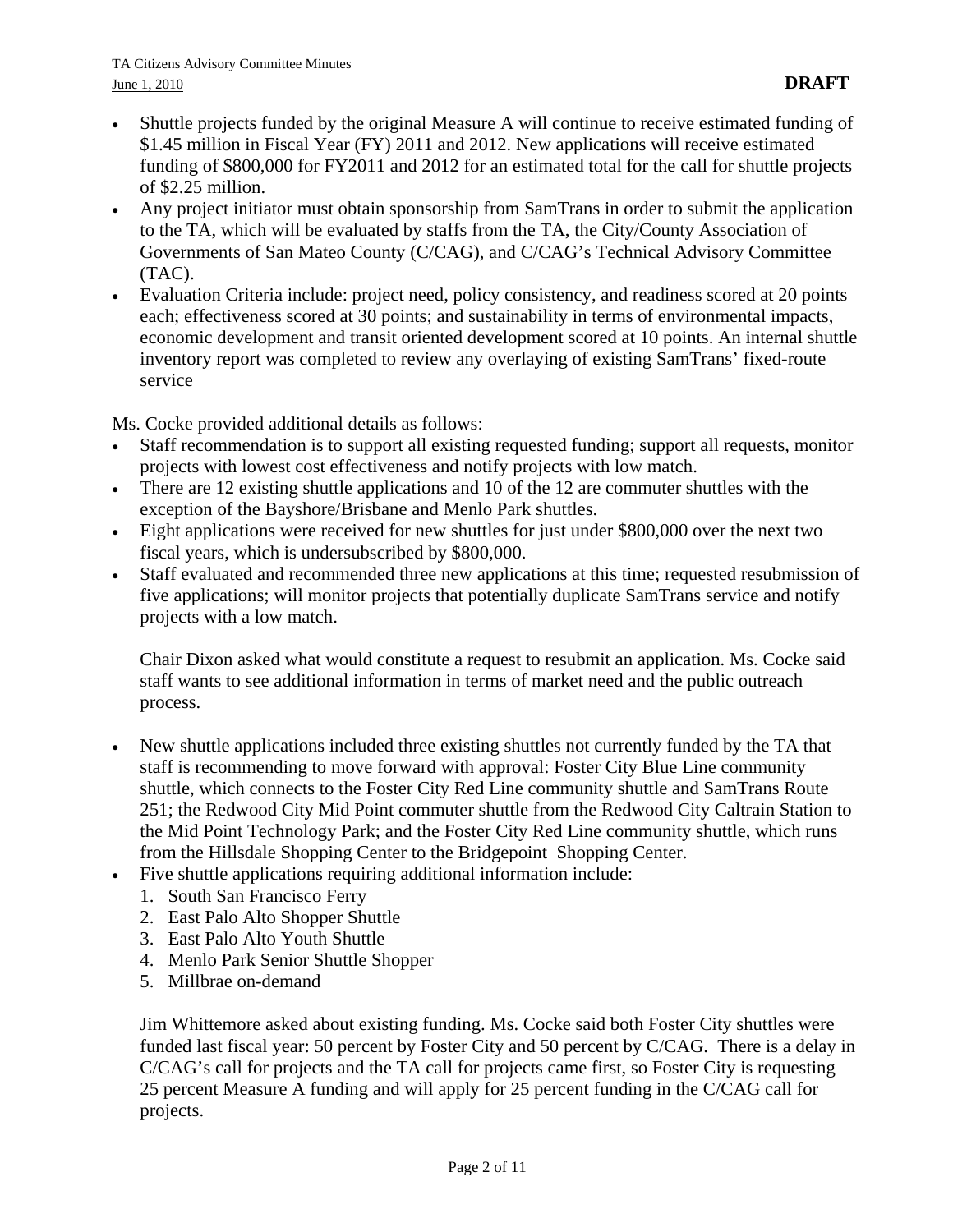Barbara Arietta asked which projects duplicate SamTrans service. Ms. Cocke said the Foster City Red Line shuttle has the same stops as Route 251.

Ms. Maez said she is surprised and somewhat appalled at the lack of proposals for the Coastside, which is an underserved area. She asked if this could be addressed because there is remaining funding. Ms. Cocke said staff does not know why applications were not received. Call for projects' notices were sent to all mayors, city managers, the C/CAG Board, the C/CAG TAC, the C/CAG Congestion Management and Environmental Quality Committee, public works directors, planning directors, the Water Emergency Transportation Authority (WETA), Peninsula Congestion Relief Alliance (Alliance), BART, and to existing JPB shuttles at the San Francisco International Airport and to all cities in the county under these titles.

Ms. Maez said it may be they didn't have the resources to apply.

Ms. Arietta said the Coastside had a shuttle a few years ago that duplicated Route 14 but it was lost to swap for extended hours on Route 14 and some weekend service, which has since been cut back due to economic issues with SamTrans. She is concerned the Coastside is desperate for transportation yet no applications were submitted.

Ms. Espinosa said there is service on the Coastside currently funded under Lifeline, which is a program through the Metropolitan Transportation Commission (MTC) primarily targeted to underserved populations including rural populations so some existing service for SamTrans is also supplemented with Lifeline funding. It may be that the city is looking to Lifeline as a potential other source.

Ms. Arietta asked what could be done to address the lack of applications from the Coastside. Ms. Lee wasn't sure why applications were not received because call for project information was sent, which presented the opportunity to apply.

Ms. Maez asked what will happen to the undersubscribed funds of \$800,000. Ms. Lee said the funds will remain in the local shuttle program for availability in the next call for projects.

Jim Bigelow asked if there are any problems with cities guaranteeing their local match in their pre-budget cycle. Ms. Lee said the best word available is what is in the application and staff takes their word for what is written. She said applicants must submit quarterly reports and the monitoring process will also address any issues. She said the majority of the new applications have an average 55 percent match, which will need to be paid upfront.

Mr. Bigelow said full-sized buses run from BART to the South San Francisco Gateway employment area, drop off all passengers and ride empty back to BART. He said a question addressed with WETA is if those empty buses could pick up people coming off the ferry redistribute them with the same equipment. He asked if that question was asked on the South San Francisco ferry application. Ms. Cocke doesn't think this was part of the application.

Jim Whittemore asked if Foster City just voted to cut funding of \$82,000 for the Blue and Red Line shuttles. Ms. Lee said she will follow up to confirm the local commitment is still there.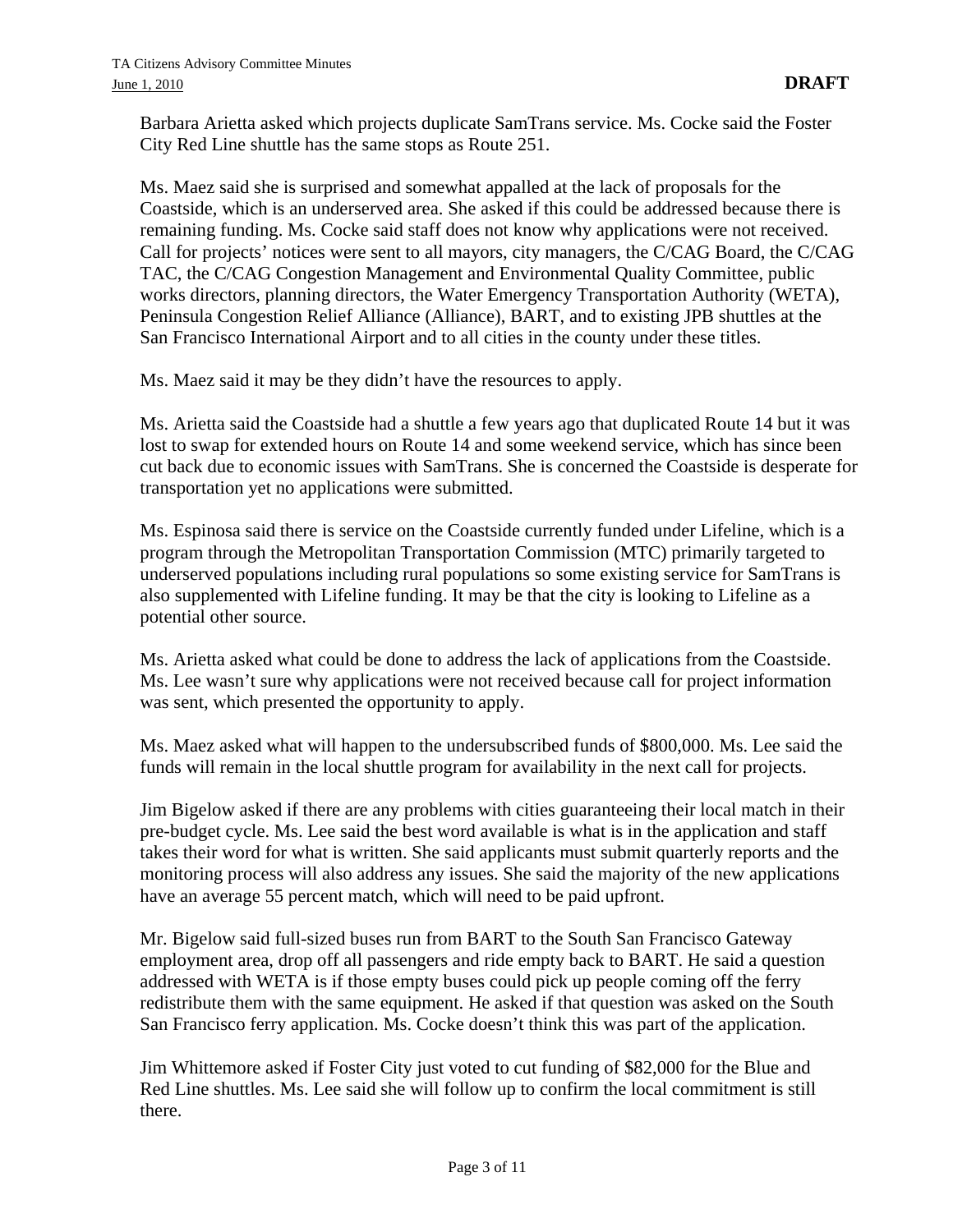Ms. Cocke said C/CAG's call for projects follows the TA's. She said C/CAG historically funded 50 percent but in order to try and cover bases in terms of funding, Foster City is proposing putting in applications to still bring that 50 percent they historically brought but then split the difference between the TA's and C/CAG's calls for projects.

Ms. Arietta asked about the deadline for submitting applications. Ms. Cocke said the application process opened on March 31 and closed on April 30; the next call will be in two years.

Charles King asked about Redwood City ferry service and if shuttle service will be available; and what information needs to be addressed in the South San Francisco Ferry application. He said shuttle service has been very popular in East Palo Alto. Ms. Lee said information on Redwood City ferry service will be addressed in tonight's WETA presentation.

Ms. Cocke said staff requested additional market research on the South San Francisco Ferry application because it is a new shuttle and there is no fixed-route service for the business parks in the area. Route information on the application looks similar to the existing Oyster Point Utah/Grand shuttle, which connects to BART and Caltrain, and adding another timedconnection wasn't feasible.

Ms. Espinosa said East Palo Alto shuttles are targeted towards the needs of the local community. For example, the proposal is to have the shuttles run very late shifts into the 1 a.m. to 2 a.m. time period because of late night shift workers and that is different from when SamTrans runs its buses. There is also a proposal for a youth shuttle, which would run direct from schools to youth-serving non-profit organizations. The demographic needs and times in East Palo Alto are very different from fixed-route services.

Randy Hees asked about the three applications with 100 percent funding. He said the Broadway/Millbrae shuttle has a 100 percent match. Ms. Lee said the challenge staff has is in our policies in the Expenditure Plan and Strategic Plan with these assumed matches, and for the local shuttle one in the new Expenditure Plan, staff assumed a 50 percent match but there wasn't this hard-core requirement that the applicant had to have 50 percent or it was not getting funded; it's a soft push especially for this round because the TA is undersubscribed. That criterion didn't have the weight that it would under a competitive circumstance. If the TA had tons of projects and it couldn't fund all of them, clearly the projects that would have the larger match would rate better in this case, but because the TA has leftover funds, it didn't make a huge difference. Ms. Lee said it's currently a soft push and one of the things that can be considered is, as more call for projects are completed and the Strategic Plan is updated, staff can start to consider if they want to do some hard line criteria; right now the TA doesn't have it.

Rich Hedges said he uses the Foster City Blue line and both the Red and Blue lines are always packed.

Mr. Shaine said given the economic situation and budget shortfalls he strongly urged the folks involved with the South San Francisco ferry shuttle application to cooperate and coordinate with major players like Genentech in South San Francisco, which isn't far from the planned ferry terminal. He said Genentech has their own employer-sponsored shuttles from BART to their campuses and he thought one of the justifications for the ferry project was that employees traveling to that area would be taking the ferry and would need shuttle assistance. He said staff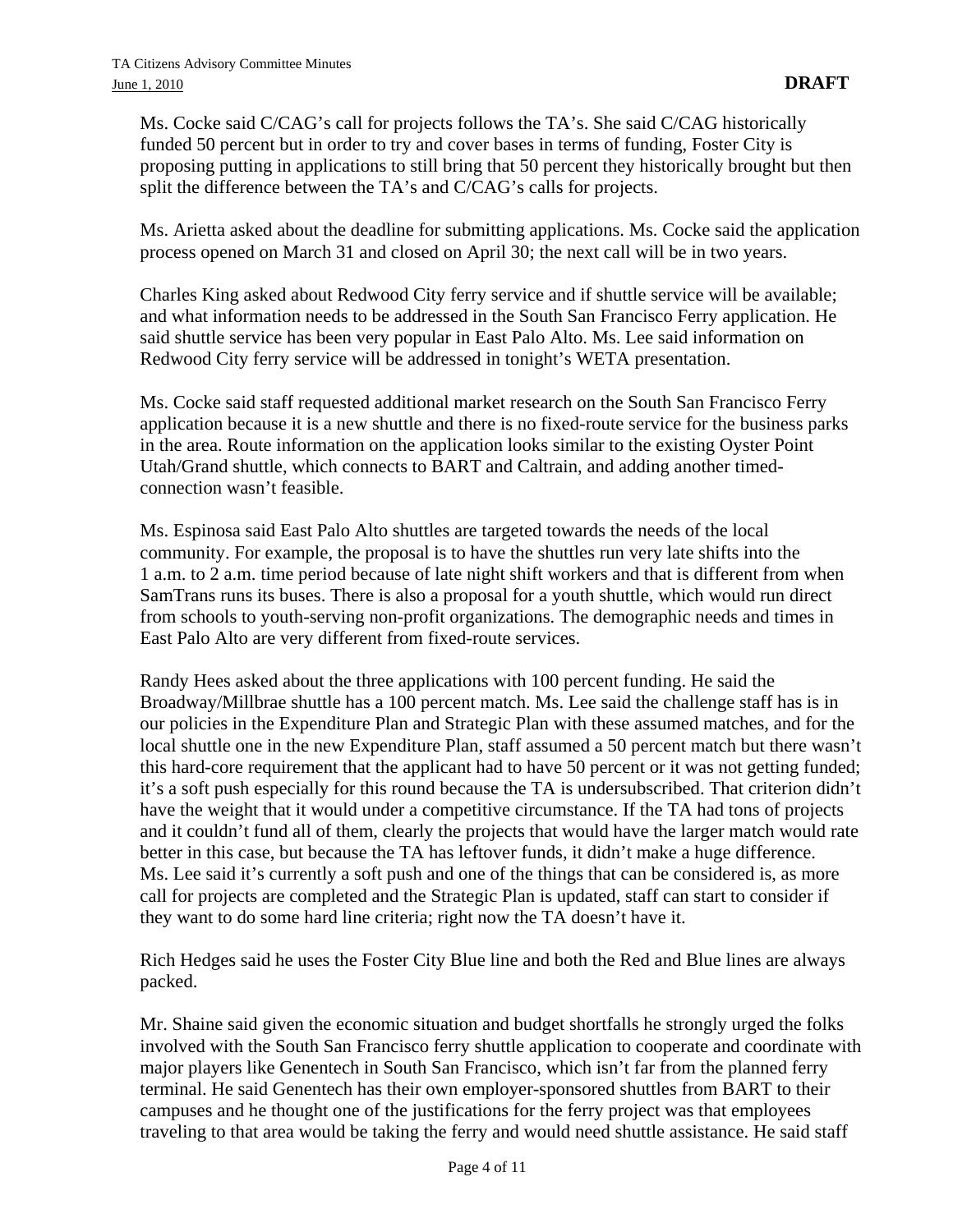should urge cooperation with employer-sponsored shuttles and allow the public to use them to and from the ferry, to get more utilization with limited dollars. He said this works well in Foster City industrial areas.

Presentation continued:

Part 1 of the process involves CAC input on all existing and three new shuttle applications on June 1. The TA Board is to take action on the applications at the July 1 Board meeting. Staff will re-evaluate five applications for Part 2 of the process, return to the June 29 CAC meeting for additional input and ask for Board approval at the August/September TA Board meeting.

Mr. Bigelow said when one talks about employer shuttles or smaller shuttle buses, it might be good to paint a picture of the Alliance with C/CAG, Caltrain coordinators and SamTrans as the overall umbrella for coordination of the shuttle agencies getting together and working on something that would work very well. Ms. Lee said staff will do this.

Mr. Hees said he is pleased to see the first call for projects come forward with the new Measure A. He applauds Ms. Lee, Ms. Cocke and Ms. Espinosa for bringing the information to the CAC for input. He is concerned about the 50 percent match and the 100 percent match is a red flag. Ms. Cocke said staff understands this and is working that in as language because the TA already said it would fund them, especially the existing shuttles. Staff will be giving a heads up that as the TA moves to competitive calls for projects that will be a factor and included in the contract extension letter, which is the normal budget approval process for the existing shuttles.

A motion (Bigelow/Hees) to support Part 1 of the call for projects was approved. Mr. Zimmerman abstained.

## **Program Report: Transit: South San Francisco Ferry and Redwood City Ferry Projects – TA Item 12a**

#### South San Francisco Ferry Service

Mr. Hurley introduced WETA Planner/Analyst Michael Gougherty who provided the following details:

- WETA staff approved two contract awards for construction of the South San Francisco Ferry project in May. Project completion is expected in 2011.
- The project will provide service between Jack London Square in Oakland to Oyster Point in estimated travel time of 35 minutes with projected ridership of 600 passengers a day by 2012
- Construction of the terminal will provide an important transportation infrastructure in the event of a disaster response needed in case of an emergency
- The project dates back to 2004 when Regional Measure 2 (RM2) and earmark funding were secured for the project. Certification of the environmental report was completed in 2006. Demolition and dredging are complete at a cost of \$1.1 million; construction of the terminal and pier was awarded to Power Engineering for \$8.6 million and includes improvements to the Bay Trail; and the gangway and float construction contract was awarded to Manson Construction for \$10.5 million.
- The pier is covered for weather protection. The float has the potential to accommodate two vessels at a time and is entirely Americans with Disabilities (ADA) compliant and features the gangway that connects the float to the pier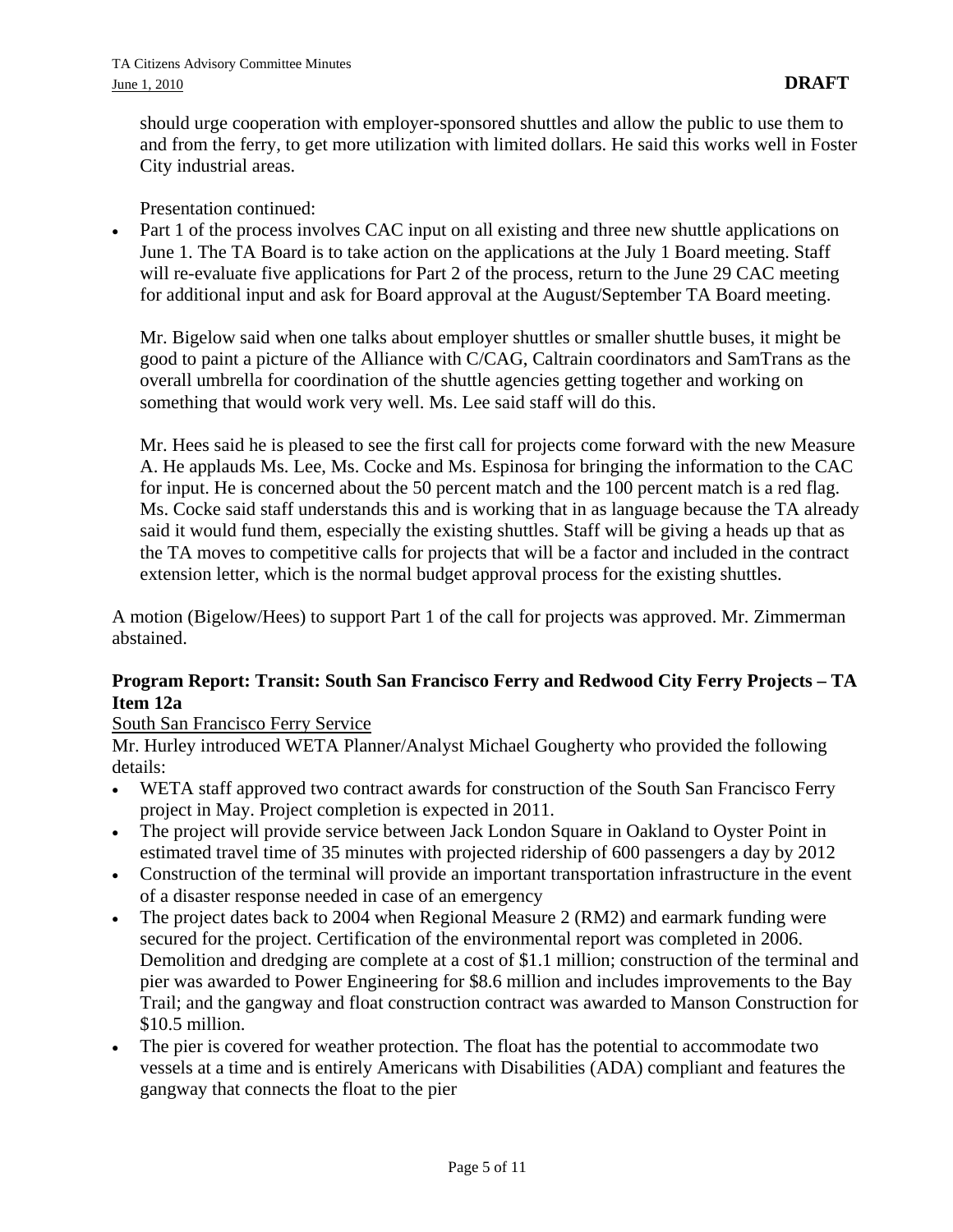- Two WETA vessels will be used in the project, which are 85 percent cleaner than 2007 Environmental Protection Agency regulations; have a low wake and low wash hulls to protect Bay and marine life; and will have room for 34 bikes.
- Genentech, the Alliance, WETA, and SamTrans have been coordinating the best approach for providing shuttle service to the ferry terminal. Genentech has committed to run two lines that connect the ferry to their two campuses.
- WETA is working with the Alliance to close the gap in shuttle service between the ferry and Oyster Point because the challenge of integrating the existing Utah/Grand shuttle service to provide transfers to the ferry terminal is operationally impossible due to headways of existing Caltrain and BART shuttle service. WETA is proposing nine months of funding to get the schedule optimized to meet needs of potential commuters and coordinate service with Genentech, the Alliance and San Mateo County after the nine-month period expires.

Austin Mader-Clark asked if the shuttles connect to Caltrain and BART or only to work areas. Mr. Gougherty replied only to the work areas.

Mr. Fox asked if it would take three transfers to get to Oakland from an employer shuttle. Mr. Gougherty replied yes. Mr. Fox said a fourth transfer would be required in the East Bay from the ferry to Oakland.

Mr. Gougherty said the primary market for the ferry is identified as workers commuting from the East Bay to Oyster Point. WETA looked at providing service to BART, Caltrain and SamTrans stops to minimize transfers but those are largely cost ineffective at this time. The shuttle ride is about 7.5 miles right now; it's about a 28 minute run so, accounting for driver breaks, in order to meet the projected 40 minute headways, WETA would have to run a second shuttle in order to capture BART and Caltrain ridership

Mr. Whittemore asked how much higher the construction bids were than the original estimate. Mr. Gougherty said about 10 percent.

Mr. Whittemore asked what capacity would be projected out five years. Mr. Gougherty said the vessels have capacity for 149 or 199 people, depending on which of the four vessels is in service. He said WETA has the fleet to address changes in demand in order to gain operational efficiency.

Mr. Whittemore asked about how many trips will be made each day and the anticipated ridership on the proposed shuttle service. Mr. Gougherty said WETA is looking at eight to 10 total trips per day with somewhere between three and five arriving and three to five departing from the South San Francisco terminal. He said anticipated ridership on the shuttle service is projected about 80 passengers per day; the basis for this is that WETA is looking at approximately 200 shuttle riders per day, taking into account the assumption that approximately 120 will be served by Genentech shuttles. This would be a gap closure project to provide shuttle access to 80 people.

Mr. Whittemore asked how much of a rise in sea level would have to occur before the terminal and pier structure would be under water and, in the event of a tsunami, how much of a tidal surge could the structures take before they would be non-operational in an emergency.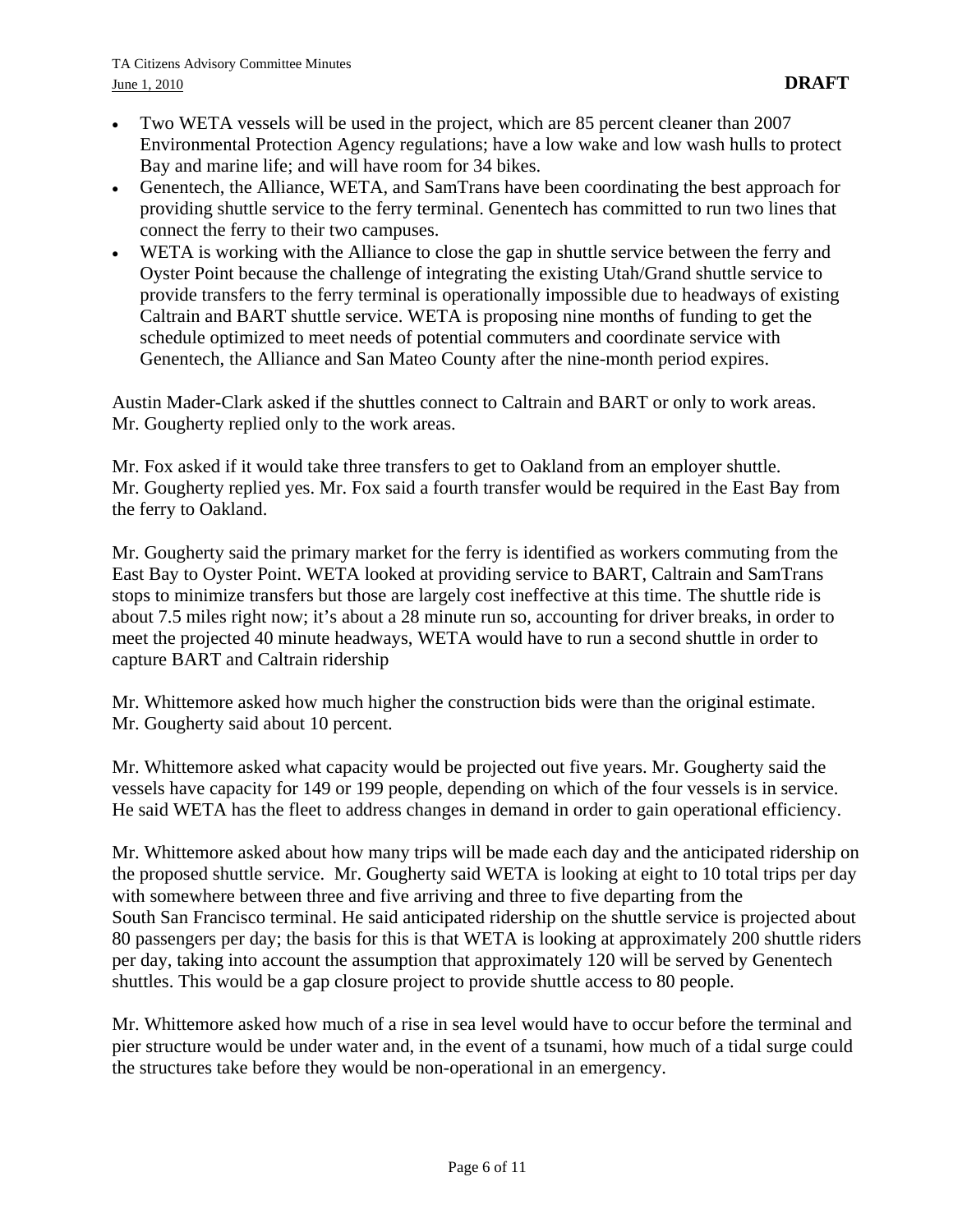Mr. Gougherty said these questions are part of the environmental review process. He said one criterion the terminal must meet is a 50-year expected rise in sea level. He could not speak to tsunami protection but said it is included in the environmental review process.

Mr. Zimmerman asked about capital and operating costs and anticipated funding sources for both the ferry project and shuttle service. Mr. Gougherty said the total expected capital investment for the project, which includes two vessels and all construction packages as well as environmental review, design and project management is just over \$50 million. He said the entire capital cost has been secured and WETA is receiving a capital contribution of \$15 million from Measure A, RM2 funding and federal earmarks.

Mr. Gougherty said he did not have sources of funding for operational costs but said it was undertaken in an endeavor in conjunction with the California Transit Association (CTA) to create a South San Francisco Ferry Terminal Business Plan, which projected capital and operating costs and figures are included in the Plan.

Mr. Zimmerman said major employers in the Oyster Point area would stand to benefit significantly from the project and asked about what level of contribution is expected from the employers for both capital and operational costs. Mr. Gougherty said there are no direct contributions and the majority of funding is coming from RM2 money.

Ms. Arietta said 30 percent of the funding is from Measure A and asked what percentage comes from RM2 and Federal earmarks. Mr. Gougherty said he didn't have the exact figures for operating costs and revenue sources but the information is available online at watertransit.org in the South San Francisco Ferry Terminal Business Plan.

Mr. Hurley said staff will provide members with the business plan.

Ms. Maez said she knows a person who rides a bike from Alameda to Oakland, rides BART to the Peninsula side of the Bay and bicycles to his final destination in 90 minutes. The rider's employer subsidizes the BART ticket, which is a relative cost to the taxpayers. She asked how that time and cost compare to a trip on the ferry. Mr. Gougherty said WETA staff is developing fare policy and will have a public hearing. The fares will be comparable to other transit service in the corridor but the ferry ride is considered a relatively higher level of service. Projections indicate a fare of \$5 to \$6 dollars. In terms of time savings, there are no bicycle restrictions on the ferry.

Mr. Gougherty said there is a five-month design phase followed by a nine-month construction phase, during which the service schedule will be finalized. He said WETA has been in contact with the MTC to advance efforts to integrate Clipper into the new fare collection system. The ferry service business plan spells out a very detailed public outreach plan.

#### Redwood City Ferry Service

Environmental review began in 2004, which was supported by Proposition 1B funds. The review was stopped when funds were frozen by the State. WETA received \$44 million from the State several months ago and restarted the environmental review; secured services to provide conceptual design and engineering for the environmental review process; and expects a draft by summer 2011.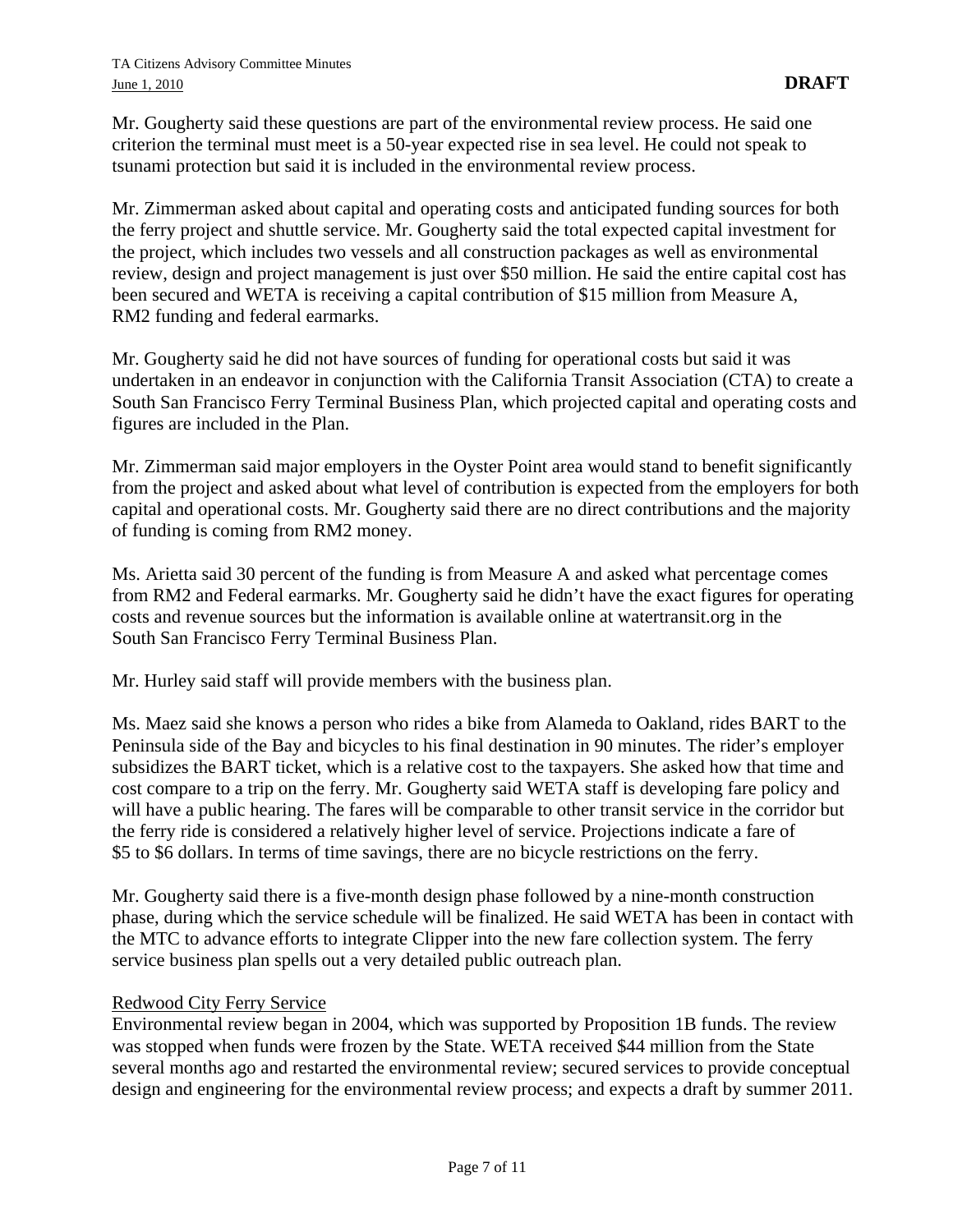Ms. Arietta asked if there has ever been any input from employers who benefit from TA projects. She said it might be time to think outside the box and, perhaps, ask for a contribution from those who benefit from projects. Mr. Hurley said the TA does not have contractual agreements with employers. The Alliance has developed relationships between the employer and the shuttle system.

Mr. Bigelow said he was in a meeting with 16 chief executive officers of biotech companies in South San Francisco. Their commitment is a \$220 pre-tax amount per month an employee can shelter from taxes, and the companies are committed above and beyond their shuttle support to get riders.

Mr. Bigelow said he has seen water at high tide overflowing walkways and coming near parking lot areas near the Oyster Point Yacht Club and urged good planning because people walk on the land to access the ferry.

Mr. Whittemore said the land at Oyster Point is sinking and it is prime liquefaction territory. He asked if the Redwood City ferry stops at Oyster Point. Mr. Gougherty said no. The project is in early stages of development and a 2003 ridership study indicates service from the East Bay to Redwood City, service to San Francisco and then a run from San Francisco to Oakland. WETA is updating ridership levels and would appreciate input and ideas from anyone involved with the project.

Mr. Whittemore said it would be important to know the number of employees who live in the Redwood City area that work at Genentech and it would be a benefit to get those people off Highway 101. He asked if the land near the Redwood City ferry project could be developed into an area similar to Foster City. Mr. Gougherty said the ferry terminal would be built at the very end of the land area.

Mr. Zimmerman commended Mr. Gougherty for the excellent presentation. He said there should be more aggressive and assertive efforts in securing not just employer subsidies but also in assuming some of the capital and operating costs because employers don't have the luxury to rely upon public agencies anymore. Mr. Gougherty said WETA would definitely be working in partnership with South San Francisco on this issue.

Mr. Fox said, philosophically, Caltrain services many people and it is not asked to subsidize except indirectly through a tax base or some other means. He said Hewlett Packard employers don't pay a subsidy to Caltrain. He said this project should be an example of a new service, a new modality and an investment that benefits employers, and employees.

Mr. King commended WETA on its plans for emergency response during a disaster. Mr. Gougherty said WETA has a very strong mandate for an emergency response infrastructure.

### **Update on State and Federal Legislative Program – TA Item 12b**

Government Affairs Manager Seamus Murphy reported:

Federal

The Public Transit Preservation Act bill was introduced at the Federal level last week by Senator Christopher Dodd for emergency operating services for local agencies, which is something staff has been insisting be included in any kind of surface transportation reauthorization bill. The bill authorized \$2 billion in appropriations to fund three specific purposes: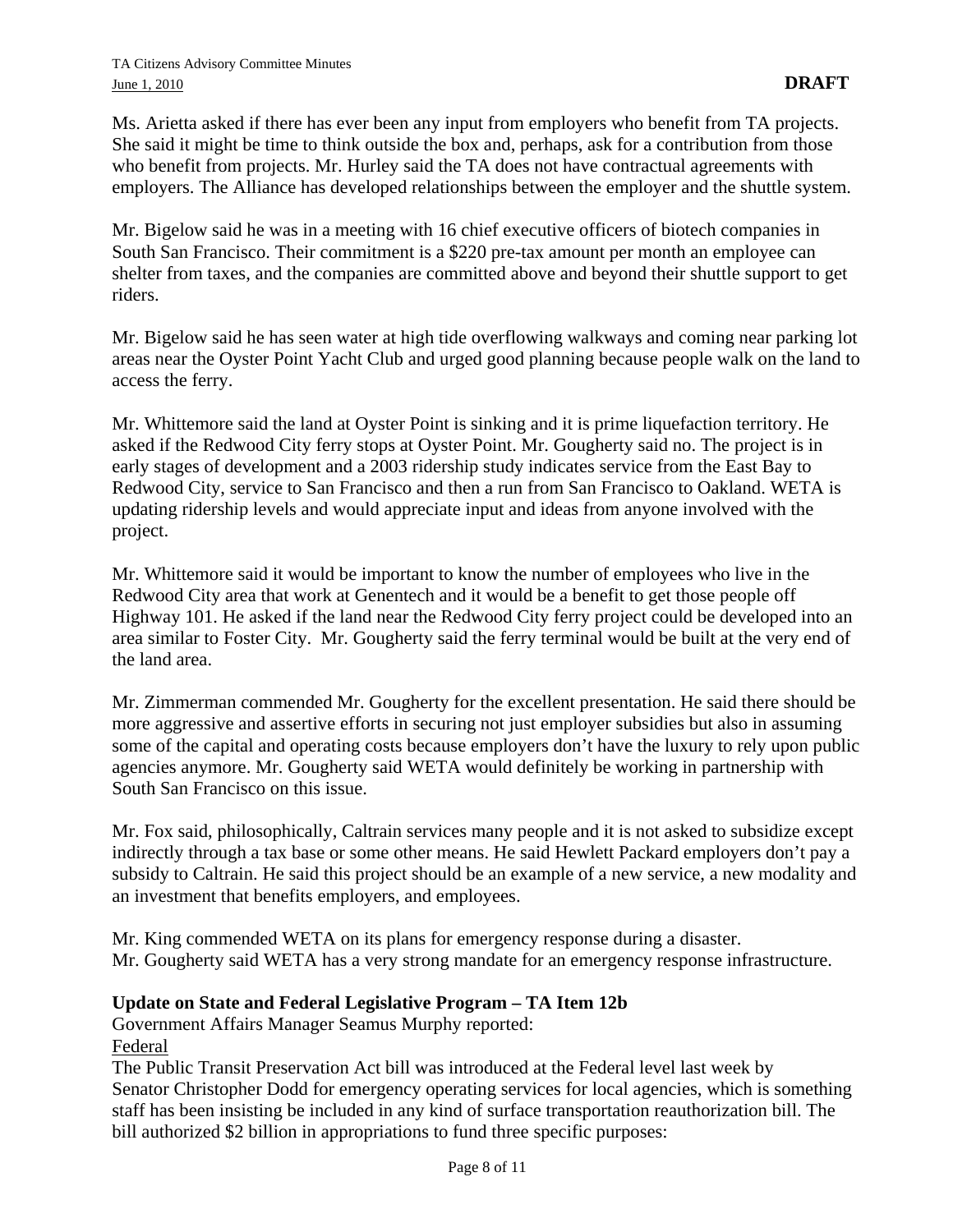- 1. Restore transit service that has been reduced in 2009 or 2010.
- 2. Rescind fare increases applied in 2009 or 2010.
- 3. Prevent any further reductions or fare increases through September 2011.

Mr. Murphy said \$2 billion doesn't go far nationwide but it will bring approximately \$85.5 million to the region with \$84.9 of that to the urbanized area formula, which is where District agencies receive the bulk of their funds. The funding will not solve any current operating deficits for next fiscal year but every bit helps to cover shortfalls. The MTC has a formula and discretion in distribution of funds.

#### State

The governor released his May Revise last month and did not propose to alter funding levels negotiated by the transit community with the Legislature earlier this year. This means this year's \$400 million appropriation statewide to the State Transit Assistance Program now and a long-term commitment of at least \$350 million a year for that program.

Mr. Bigelow asked if the governor's \$464 million High Speed Rail (HSR) funding survived the May Revise. Mr. Murphy said the governor proposed to increase funding from the HSR funds that the State received from the American Recovery and Reinvestment Act in an approximate amount of \$100 million for inter-city passenger rail Track One Recovery Act funds. A good part of that funding goes to the Capitol Corridor for improvements.

Mr. Bigelow asked about \$464 million in the May Revise that was to finish up the project level for all eight route segments. Mr. Murphy said staff has not heard this was threatened.

Mr. Zimmerman asked what affects, if any, HB 4213 – The American Workers, State, and Business Relief Act of 2010 would have on TA functions or operations. Mr. Murphy said it wouldn't have any affect on any operating revenue. The only proposal at the Federal level that would affect the operating budget of any transit agency is the Dodd Bill.

#### **Authorize Adoption of the Fiscal Year 2011 Budget in the Amount of \$38,259,999 – TA Item 3a**

A motion (Hees/Shaine) to support adoption of the FY2011 budget was approved.

#### **Finance**

**Authorize an Amendment to the Fiscal Year 2010 Budget in the Amount of \$51.4 Million from \$68.61 Million to \$120.01 Million and Allocation of Measure A Funs to the Peninsula Corridor Joint Powers Board for the San Bruno Grade Separation Project – TA Item 11a** 

A motion (Hees/Hedges) to support the budget amendment for the San Bruno Grade crossing was approved.

#### **Authorize the Adoption of Appropriations Limit for Fiscal Year 2011 in the Amount of \$506,713,853 – TA Item 4c**

Manger of Budgets Ladi Bhuller said there is a constitutional amendment known as the Gann Initiative, which places limits on the growth of expenditures for publicly funded programs. Each year staff calculates the maximum amount of tax proceeds the TA can appropriate each fiscal year.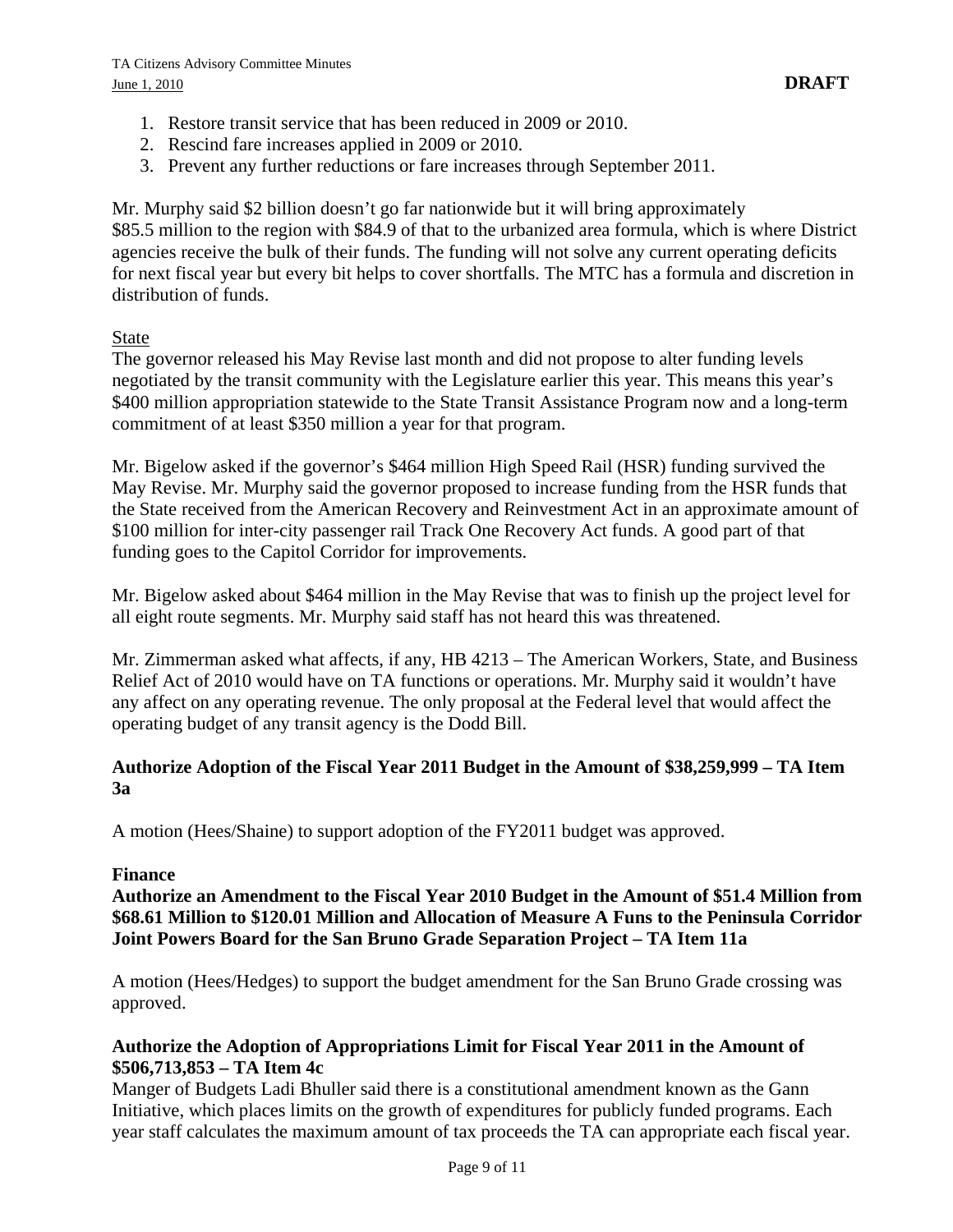To calculate the FY2011 limit, the FY2010's limit of \$514,000 is adjusted for inflation, which was a decrease of 2.54 percent and a population change, which is an increase of 1.17 percent. Staff will be asking the Board to adopt a resolution to approve the TA's FY2011 appropriation limit of approximately \$507 million.

A motion (Hees/Arietta) to support the staff recommendation was approved.

# **Program: Capital Projects Quarterly Status Report – 3rd Quarter Fiscal Year 2010 – TA Item 12c**

Mr. Hurley said he will reply to any member questions/comments.

Mr. King said his job is taking him to Marin County and he must resign his seat. He said members bring their own passions to the CAC and wished all continued success in their work.

Chair Dixon said Mr. King will be missed and wished him well in his new endeavor.

Mr. Shaine asked if approved shuttle funding will need to be approved each year or every other year. Mr. Hurley said budget capacity will cover the shuttle program for a two-year period with renewal every other year.

# **REPORT OF THE CHAIR – PAT DIXON**

Attended the groundbreaking for the Belmont pedestrian overcrossing. TA Chair Rosanne Foust introduced her and said the entire Board was with her in pushing for this project.

# **REPORT FROM STAFF – JOE HURLEY**

- The groundbreaking ceremony for the Belmont pedestrian/bike overcrossing was a very positive ceremony and the CAC was recognized through Chair Dixon.
- There will be an informational meeting on June 22 for the Calera Parkway Project, which is an outcome of the scoping meeting that occurred in March in Pacifica. The intent of the meeting is to provide more specifics in terms of the other concepts explored to address the congestion problem in Pacifica. The meeting is scheduled for 6 p.m. in the Pacifica City Council chambers.
- A ribbon-cutting ceremony will be scheduled for the  $3<sup>rd</sup>$  to Millbrae Auxiliary Lane Project mid-July. The date is to be determined.
- Mr. Hurley will miss the July meeting due to travel.

# **COMMITTEE COMMENTS**

Paul Young was involved in the BART fiasco last week and was stuck in the Glen Park Station for 40 minutes.

Mr. Hees said the FRA waiver for Caltrain for use of lightweight rail equipment is a very significant milestone for electrification and HSR and allows Caltrain to go out for design on new equipment.

Mr. King was happy to see headway on water transit.

Austin Mader-Clark is excited about ferry service but very concerned about the lack of shuttle connections to BART and Caltrain, which is a disservice to riders of public transportation.